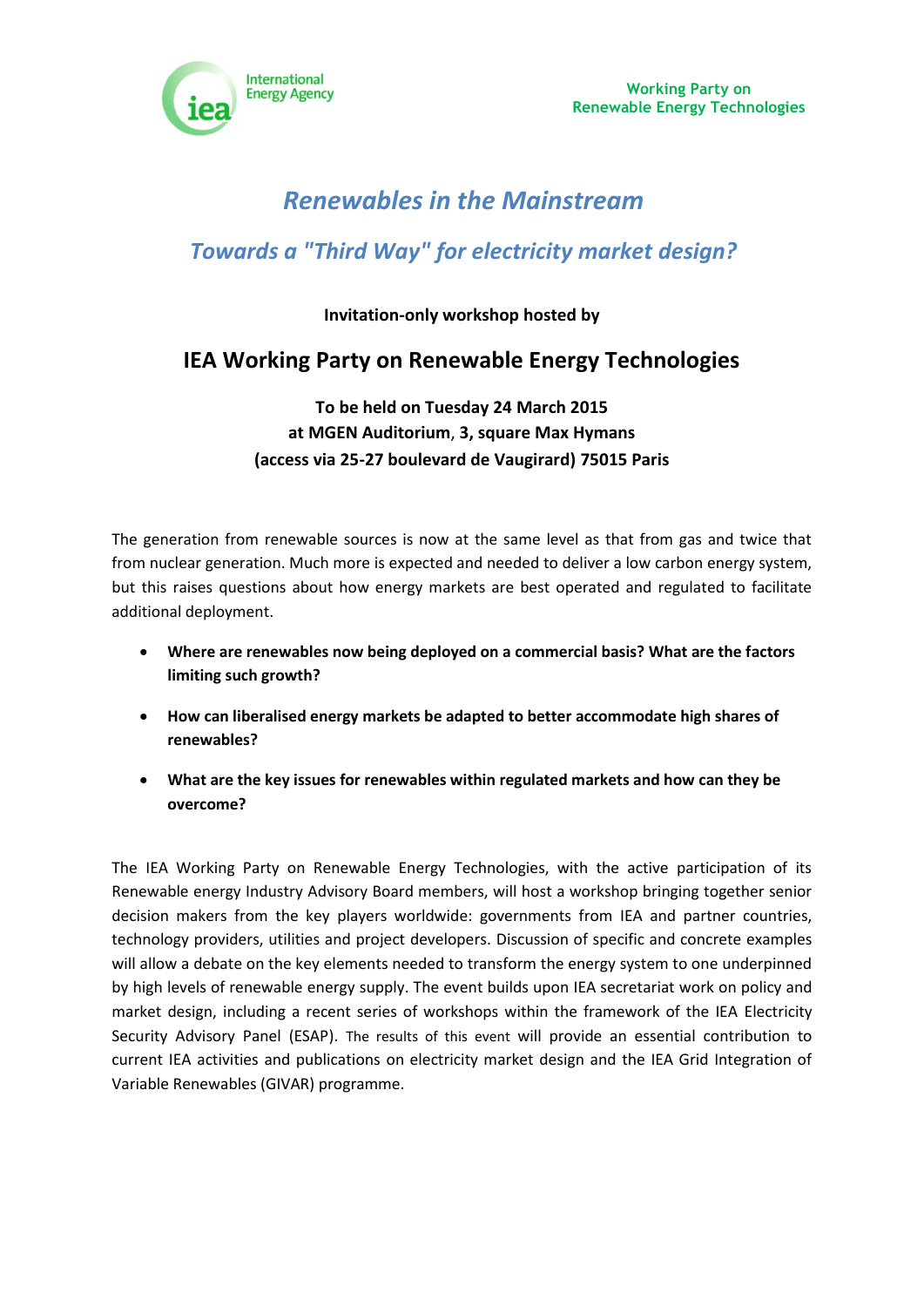

## **Programme**

#### **09:00 Registration**

#### **09:30 Welcome**

- **Martin Schöpe**, REWP Chairman
- **Keisuke Sadamori**, Director for Energy Markets and Security, IEA

#### **09:40-11:10**

#### **Session 1: Competitive renewables markets – What is happening on the ground?**

This session will showcase how far renewable energies are currently developing on a purely commercial basis. Key questions will be: What are the most important characteristics of successful projects in the absence of economic support policies? What limiting factors to the deployment on a purely commercial basis can be observed in today's markets?

Moderator

**Seb Henbest**, Head of Europe, Middle East & Africa, Bloomberg New Energy Finance

Speakers

- **Marc-Alain Behar**, Group Marketing Manager, Solaire Direct
- **Felix Grolman**, CEO, Grundgrün Energie GmbH
- **Steve Sawyer**, Secretary General, Global Wind Energy Council

### **11:10-11:30 Refreshments**

#### **11:30-13:00**

#### **Session 2: Adapting liberalised power markets - Minor tweak or major overhaul?**

Wholesale market liberalisation took place in the past decades to increase efficiency of system operations and investments. However, experience with liberalised power markets has been mixed. This session will explore relevant examples where liberalised power markets have been changed or where changes are currently under discussion to better accommodate renewable energies:

Moderator

**•** Stefan Ulreich, E.ON SE

Speakers

- **Manuel Baritaud**, Senior Energy Analyst, IEA
- **Marco Nicolosi**, Director, Connect Energy Economics GmbH
- **Michael Grubb,** Senior Advisor, UK Energy Regulator Ofgem
- **Albert C. G. de Melo**, Director General, CEPEL